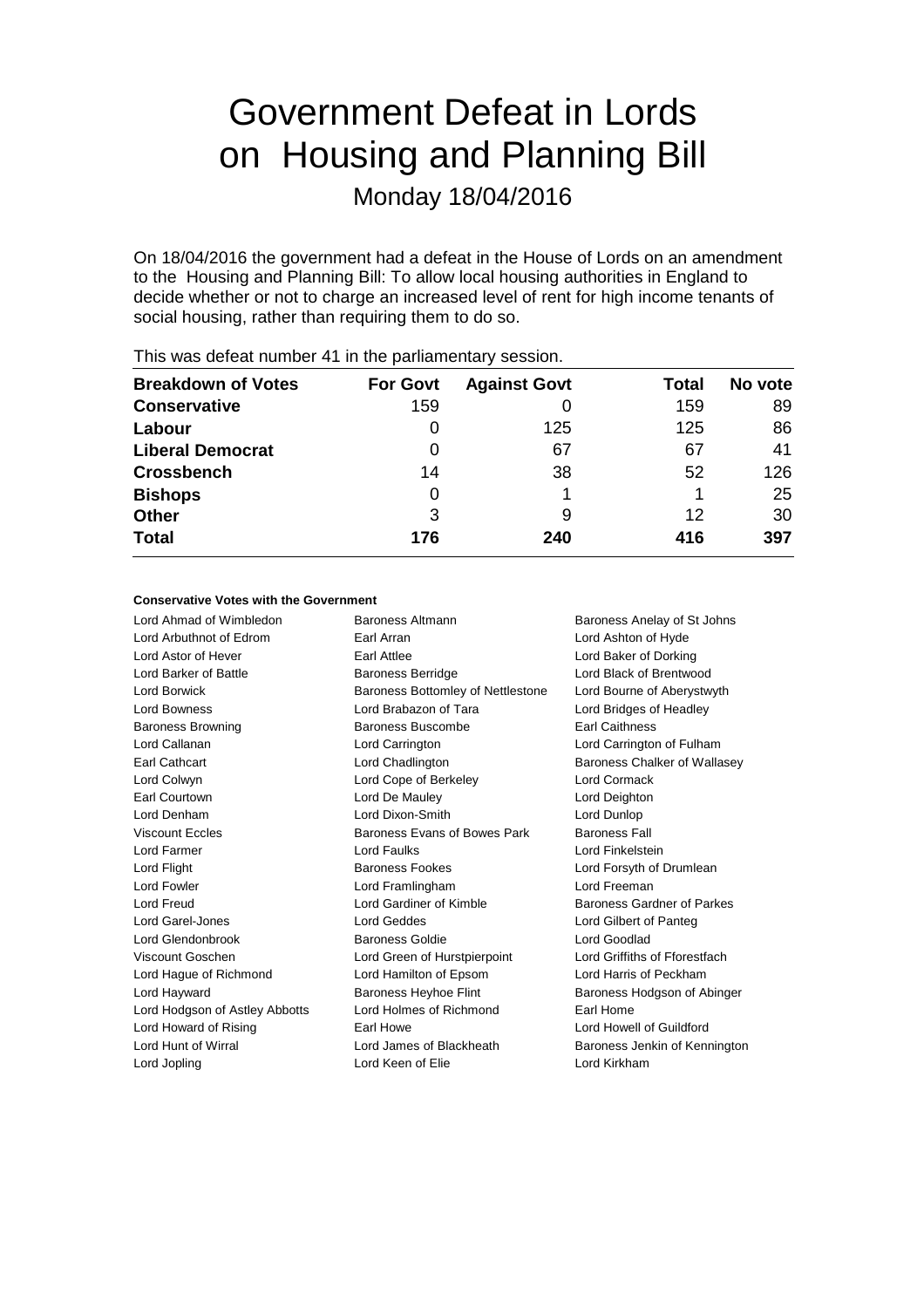Lord Lamont of Lerwick Lord Lansley Lord Lawson of Blaby Lord Leigh of Hurley **Lord Lexden** Earl Lindsay Earl Liverpool Lord Lucas Lord Lupton Lord Lyell Lord Macfarlane of Bearsden Lord Mackay of Clashfern Lord Marlesford Lord Maude of Horsham Lord McColl of Dulwich Baroness McIntosh of Pickering Baroness Morris of Bolton Lord Moynihan Lord Naseby Lord Nash Baroness Neville-Jones Baroness Neville-Rolfe **Baroness Newlove** Baroness Newlove **Lord O'Shaughnessy** Baroness O'Cathain **Lord O'Neill of Gatley** Baroness Oppenheim-Barnes Lord Patten **Lord Patten by Lord Patten of Barnes** Baroness Perry of Southwark Baroness Pidding Lord Polak Lord Popat Lord Porter of Spalding Lord Price Lord Prior of Brampton Baroness Redfern Lord Renfrew of Kaimsthorn Lord Ribeiro Viscount Ridley Lord Risby Lord Robathan Lord Ryder of Wensum Lord Sanderson of Bowden Lord Sassoon Baroness Scott of Bybrook Baroness Seccombe Earl Selborne Lord Selkirk of Douglas **Lord Selsdon** Baroness Shackleton of Belgravia Baroness Sharples Lord Sheikh Lord Sherbourne of Didsbury Lord Shinkwin Earl Shrewsbury Lord Skelmersdale Lord Smith of Hindhead Lord Spicer Controller Baroness Stedman-Scott Baroness Stowell of Beeston Lord Strathclyde Correspondence Lord Suri Lord Swinfen Lord Tanlaw Lord Taylor of Holbeach Lord Trefgarne Viscount Trenchard Lord Trimble Lord True Lord Tugendhat Viscount Ullswater Baroness Verma **Baroness Warsi** Baroness Warsi Lord Wasserman Duke of Wellington Baroness Wheatcroft Baroness Wilcox Baroness Williams of Trafford Lord Young of Cookham Viscount Younger of Leckie

## **Conservative Votes against the Government**

#### **Labour Votes with the Government**

## **Labour Votes against the Government**

Lord Allen of Kensington Baroness Andrews Baroness Armstrong of Hill Top Baroness Bakewell Lord Bassam of Brighton Lord Beecham Lord Berkeley **Lord Bhattacharyya** Baroness Billingham Baroness Blackstone Baroness Blood Lord Bradley Lord Brooke of Alverthorpe Lord Brookman Lord Carter of Coles Lord Clark of Windermere Lord Clarke of Hampstead Lord Collins of Highbury Baroness Corston Baroness Crawley Lord Cunningham of Felling Lord Desai **Baroness Donaghy Lord Donoughue** Baroness Drake Lord Dubs Lord Elder Baroness Farrington of Ribbleton Lord Faulkner of Worcester Baroness Gale Lord Giddens **Baroness Golding** Lord Gordon of Strathblane Baroness Goudie Baroness Gould of Potternewton Lord Grocott Lord Hain Viscount Hanworth Lord Harris of Haringey Lord Harrison Lord Hart of Chilton Lord Haskel Lord Haworth **Baroness Hayter of Kentish Town** Baroness Healy of Primrose Hill Baroness Henig Baroness Hilton of Eggardon Lord Hollick Baroness Hollis of Heigham Lord Howarth of Newport Baroness Howells of St Davids Lord Howie of Troon Lord Hughes of Woodside Lord Hunt of Kings Heath Lord Irvine of Lairg **Baroness Jay of Paddington** Lord Jones Baroness Jones of Whitchurch Lord Jordan Baroness Kennedy of Cradley Lord Kennedy of Southwark **Baroness King of Bow** Lord Kinnock Baroness Kinnock of Holyhead Lord Knight of Weymouth Lord Layard

Lord Darling of Roulanish Lord Davies of Oldham Baroness Dean of Thornton-le-Fylde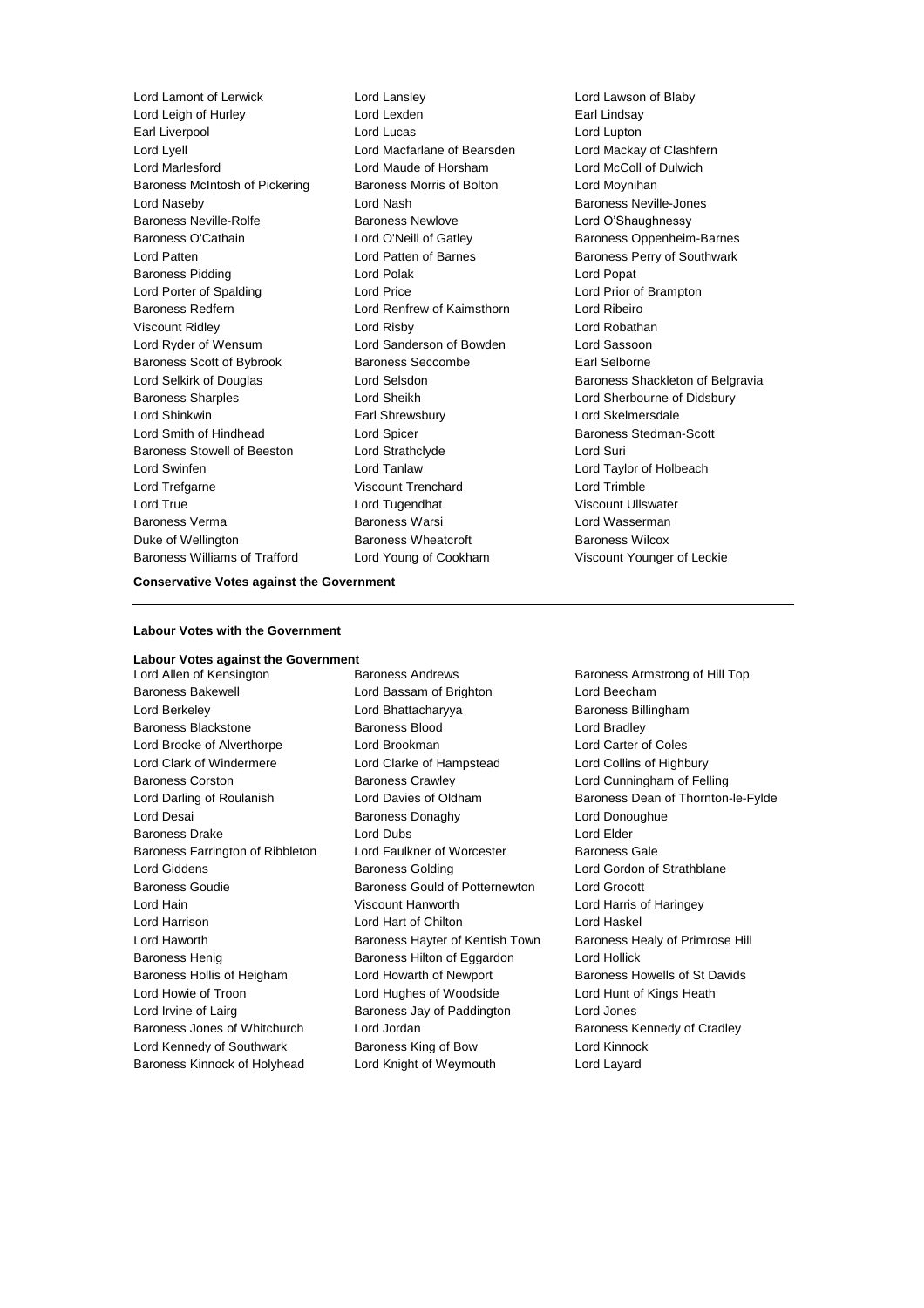| Lord Liddle                      | Lord Lipsey                 | <b>Baroness Lister of Burtersett</b> |
|----------------------------------|-----------------------------|--------------------------------------|
| Lord Macdonald of Tradeston      | Baroness Mallalieu          | Lord McAvoy                          |
| Lord McConnell of Glenscorrodale | Baroness McDonagh           | Baroness McIntosh of Hudnall         |
| Lord Mendelsohn                  | Lord Mitchell               | Lord Monks                           |
| Lord Morgan                      | Lord Morris of Aberavon     | Lord Morris of Handsworth            |
| Lord Murphy of Torfaen           | <b>Baroness Nye</b>         | Lord Pendry                          |
| <b>Baroness Pitkeathley</b>      | Lord Ponsonby of Shulbrede  | Baroness Primarolo                   |
| <b>Baroness Prosser</b>          | Baroness Quin               | Baroness Ramsay of Cartvale          |
| <b>Baroness Rebuck</b>           | Lord Richard                | Lord Robertson of Port Ellen         |
| Lord Rooker                      | Lord Rosser                 | Baroness Royall of Blaisdon          |
| Lord Sawyer                      | Baroness Sherlock           | Viscount Simon                       |
| Baroness Smith of Basildon       | Lord Snape                  | Lord Soley                           |
| Lord Stevenson of Balmacara      | Lord Stone of Blackheath    | Lord Taylor of Blackburn             |
| Baroness Taylor of Bolton        | <b>Baroness Thornton</b>    | Lord Tomlinson                       |
| Lord Touhig                      | Lord Tunnicliffe            | Baroness Wall of New Barnet          |
| Baroness Warwick of Undercliffe  | <b>Lord Watts</b>           | Lord West of Spithead                |
| Baroness Wheeler                 | <b>Baroness Whitaker</b>    | Lord Whitty                          |
| Lord Williams of Elvel           | Lord Wills                  | Lord Winston                         |
| Lord Woolmer of Leeds            | Baroness Young of Old Scone |                                      |
|                                  |                             |                                      |

## **Liberal Democrat Votes with the Government**

## **Liberal Democrat Votes against the Government**

Lord Beith Baroness Benjamin Baroness Bowles of Berkhamsted Lord Bradshaw Baroness Brinton Baroness Burt of Solihull Lord Chidgey Lord Clement-Jones Lord Dholakia Baroness Doocey **Lord Fearn** Lord Fearn Baroness Featherstone Lord Foster of Bath Baroness Garden of Frognal Lord German Lord Goddard of Stockport **Baroness Grender** Baroness Hamwee Baroness Harris of Richmond Lord Hussain **Baroness Hussein-Ece** Baroness Jolly **Lord Jones of Cheltenham** Baroness Kramer Lord Lee of Trafford Lord Lester of Herne Hill Lord Loomba Baroness Ludford Lord Maclennan of Rogart Baroness Maddock Baroness Manzoor Lord Marks of Henley-on-Thames Lord McNally Baroness Miller of Chilthorne Domer Lord Newby Baroness Nicholson of Winterbourne Baroness Northover Lord Oates Lord Paddick Lord Palmer of Childs Hill Baroness Parminter Lord Purvis of Tweed Baroness Randerson Lord Roberts of Llandudno Baroness Scott of Needham Market Lord Sharkey **Baroness Sharp of Guildford** Baroness Sheehan Lord Shipley Lord Shutt of Greetland Baroness Smith of Newnham Lord Steel of Aikwood Lord Stoneham of Droxford Lord Stunell Lord Taverne Lord Teverson Lord Thomas of Gresford Baroness Thomas of Winchester Lord Tope **Baroness Tyler of Enfield** Baroness Tyler of Enfield Lord Tyler Lord Verjee Lord Wallace of Saltaire Baroness Walmsley

Lord Addington Lord Ashdown of Norton-sub-Hamdon Baroness Bakewell of Hardington Mandeville

### **Crossbench Votes with the Government**

Lord Aberdare Lord Broers Viscount Brookeborough Lord Brown of Eaton-under-Heywood Lord Butler of Brockwell Viscount Craigavon Baroness Deech Lord Fellowes Lord Greenway Baroness Howarth of Breckland Lord Mawson Viscount Slim Lord Stirrup **Lord Thomas of Swynnerton**